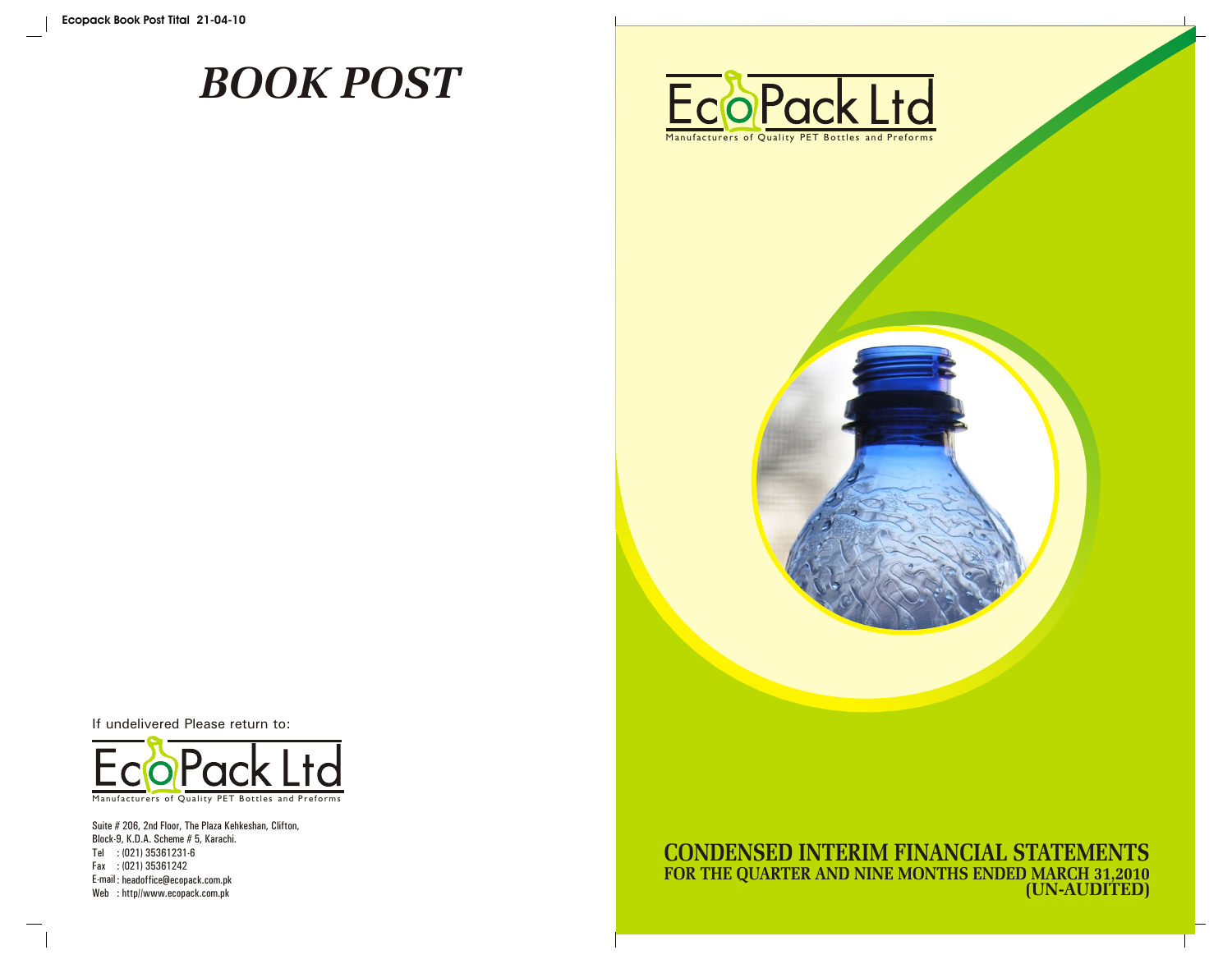

# *CONTENTS*

| $\delta$                     |                                                            |  |
|------------------------------|------------------------------------------------------------|--|
| ò                            |                                                            |  |
| ò                            |                                                            |  |
| ò                            |                                                            |  |
| $\frac{\delta}{\mathcal{Q}}$ |                                                            |  |
| ò                            | Condensed Interim Cash Flow Statement  8                   |  |
| ò                            |                                                            |  |
| ò                            | Notes to the Condensed Interim Financial Statements  10-14 |  |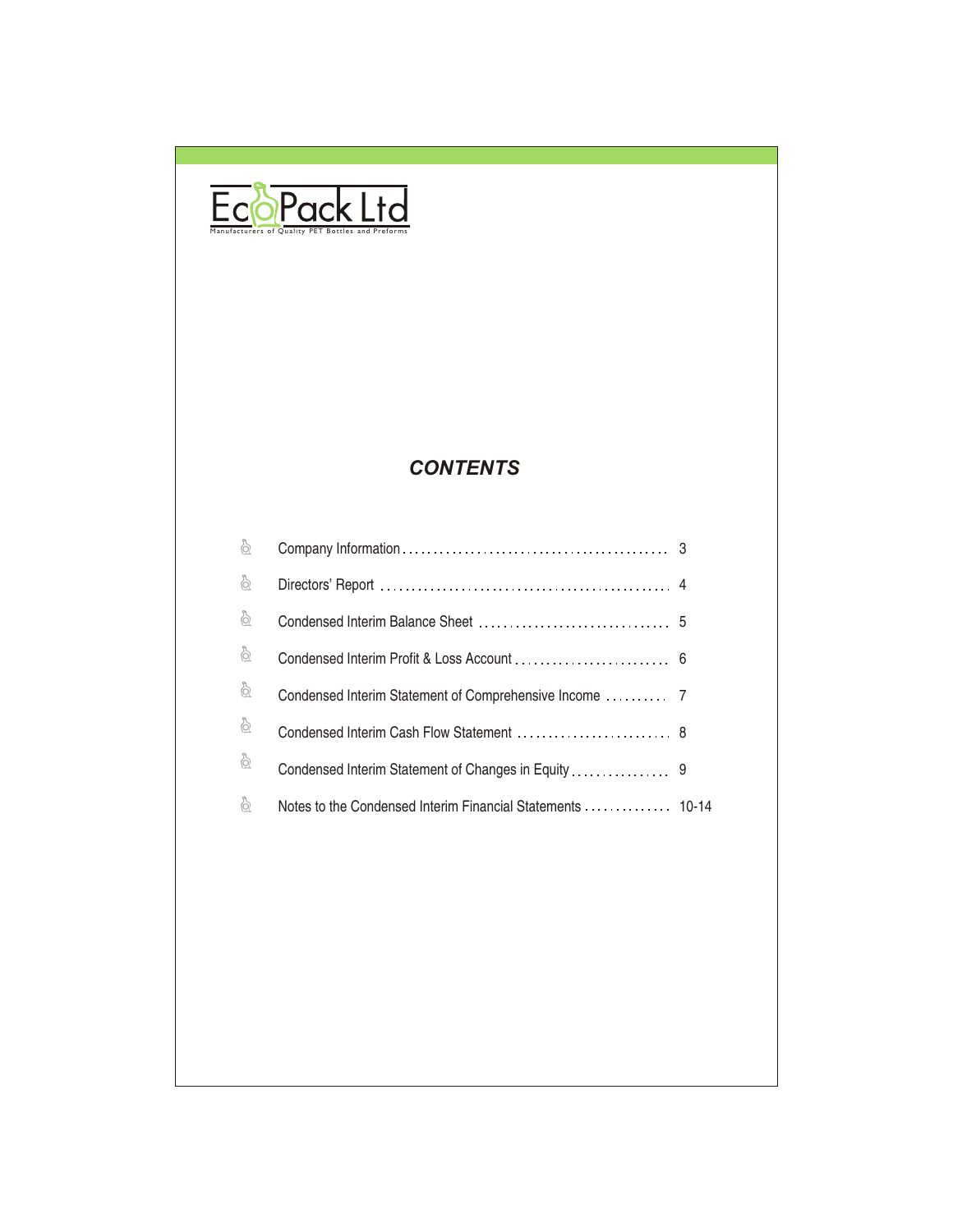

# *Mission Statement*

To systematically and cost effectively manufacture and supply consistently high quality products and services thus achieving customer satisfaction profitably and thereby ensuring the financial well being of the company and maximum returns to the shareholders.

*Corporate Strategy*

Retain market share leadership through quality and price competitiveness while creating value as a low cost producer.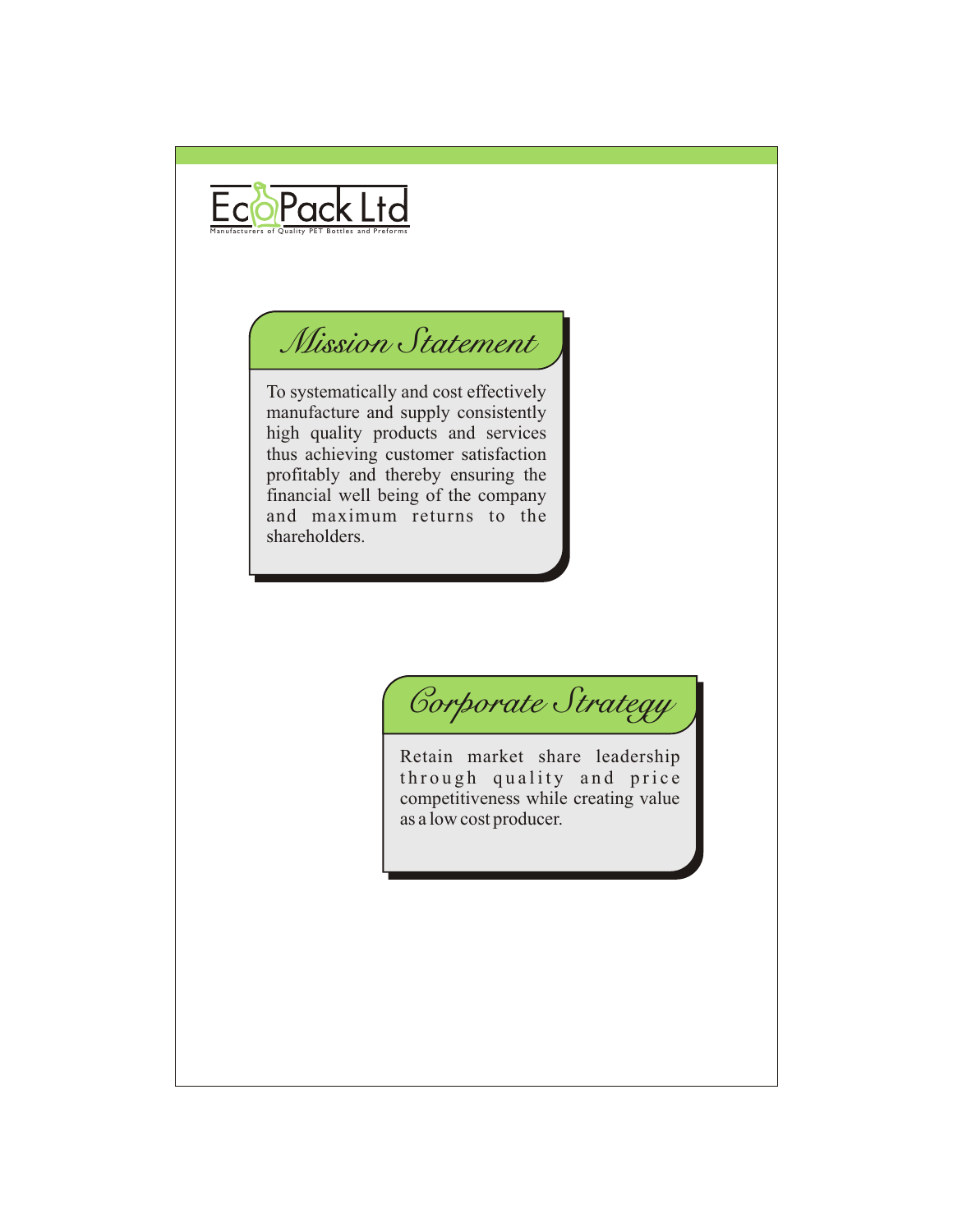| <b>COMPANY INFORMATION</b> |                                                                                                                                                     |                                                                                                             |                                                                            |
|----------------------------|-----------------------------------------------------------------------------------------------------------------------------------------------------|-------------------------------------------------------------------------------------------------------------|----------------------------------------------------------------------------|
| <b>BOARD OF DIRECTORS:</b> |                                                                                                                                                     |                                                                                                             |                                                                            |
|                            | Mr. Hussain Jamil<br>Mr. Ahsan Jamil<br>Mr. Shahid Jamil<br>Mrs. Deborah Jamil<br>Mrs. Ayesha Khan<br>Mr. Asad Ali Sheikh<br>Syed Sohail Raza Zaidi |                                                                                                             | Chairman/Chief Executive Officer                                           |
| <b>AUDIT COMMITTEE:</b>    |                                                                                                                                                     |                                                                                                             |                                                                            |
|                            | Mr. Ahsan Jamil<br>Mr. Shahid Jamil<br>Mrs. Ayesha Khan                                                                                             | Chairman<br>Member<br>Member                                                                                | Non-Executive Director<br>Non-Executive Director<br>Non-Executive Director |
|                            | <b>CHIEF FINANCIAL OFFICER:</b>                                                                                                                     |                                                                                                             |                                                                            |
|                            | Mr. Muhammed Ali Adil                                                                                                                               |                                                                                                             |                                                                            |
| <b>COMPANY SECRETARY:</b>  |                                                                                                                                                     |                                                                                                             |                                                                            |
|                            | Mr. Muhammed Ali Adil                                                                                                                               |                                                                                                             |                                                                            |
| <b>BANKERS:</b>            |                                                                                                                                                     |                                                                                                             |                                                                            |
|                            | Askari Bank Limited<br>Habib Bank Limited<br>Allied Bank Limited<br>JS Bank Limited<br><b>RBS</b> Limited                                           |                                                                                                             |                                                                            |
| <b>AUDITORS:</b>           |                                                                                                                                                     |                                                                                                             |                                                                            |
|                            | Rahman Sarfaraz Rahim Iqbal Rafiq<br><b>Chartered Accountants</b>                                                                                   |                                                                                                             |                                                                            |
| <b>LEGAL ADVISOR:</b>      |                                                                                                                                                     |                                                                                                             |                                                                            |
|                            | M/s. Ebrahim Hosain                                                                                                                                 |                                                                                                             | Advocate & Corporate Council                                               |
| <b>FACTORY:</b>            | Khyber Pakhtoonkhwa, (formerly N.W.F.P.).<br>Tel: (0995) 617682-3, Fax: (0995) 617074<br>Email: plant h@ecopack.com.pk                              |                                                                                                             | Plot No. 112-113, Phase V, Industrial Estate Hattar, District Haripur,     |
|                            | <b>REGISTERED &amp; CORPORATE OFFICE:</b>                                                                                                           |                                                                                                             |                                                                            |
|                            |                                                                                                                                                     | K.D.A. Scheme # 5, Karachi. Tel: (021) 35361231-6,<br>Fax: (021) 35361242, Email: headoffice@ecopack.com.pk | Suite #206, 2nd Floor, The Plaza Kehkeshan, Clifton, Block-9,              |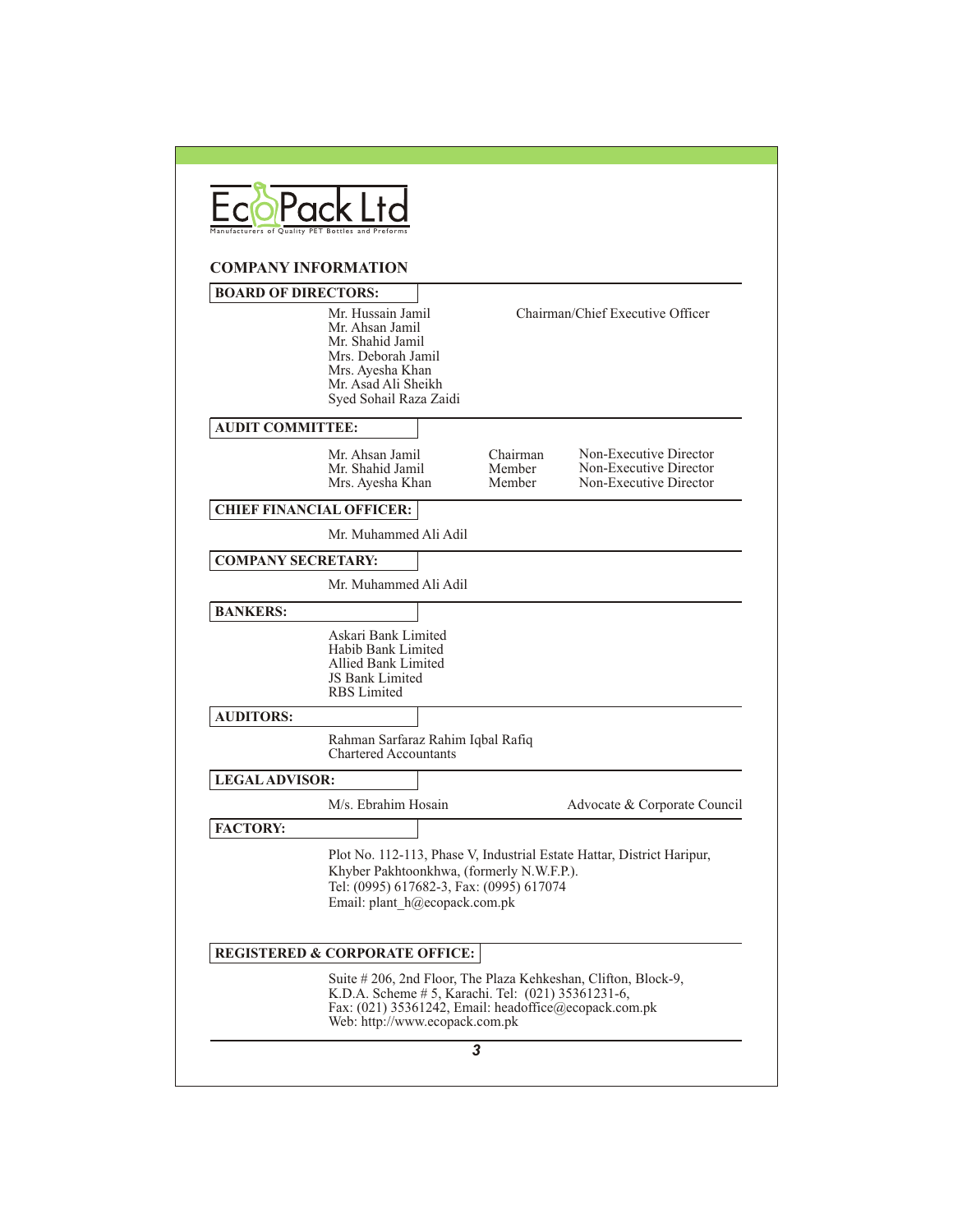

#### **DIRECTORS' REPORT:**

The Board of Directors of Ecopack Limited is pleased to present the unaudited nine monthly accounts for the period ended 31<sup>st</sup> March 2010.

#### **Overview:**

The management is pleased to report a performance turnaround for your company in the third quarter for the fiscal year 2009-10 which is in line with the trends reported in the first two quarters. During this quarter the sale turnover improved by 10% compared to corresponding period last year in spite of 7% drop in bottle & preform sales in unit terms. Prudent inventory management exercised during the first two quarters had an immediate positive impact by improving margins while protecting your company against any inventory loss during this quarter. A margin led strategy adopted by your company improved the operating margin from 5.9% loss last year to 1.5% profit during this year. As a result the profit after tax (PAT) improved from a loss of 64m last year to a loss of 34m during the current year. This constitutes a turnaround of 30m during this quarter alone thereby improving the year to date PAT from a loss of PK Rs 119m last year to a loss of PK Rs 74.8m during the current year. This is a significant improvement considering the fact that it has been achieved against the back drop of an inflationary environment which is aggravated negatively by higher electricity costs due to WAPDA tariff increase and load shedding.

During this quarter your company successfully completed its three year on-premise bottle supply contract with Pepsi, Islamabad. In line with its strategy of cost consolidation and margin improvement, the management decided to relocate this production facility to its central manufacturing facility in Hattar to achieve bottom line improvement through lower operating costs. The efforts of the project team in managing this relocation in a record time period of 25 days are recognized and appreciated.

#### **Future Outlook:**

In the backdrop of improved margins your company is looking towards a volume surge in summer sales during the fourth quarter of 2009-10. It also expects to reap the benefits of capital investments made in a strategic light weighting project during the first half of the financial year. Consequently your company is well positioned to complete the turnaround during the fourth quarter and close the financial year in profit.

However, rampant electricity load-shedding throughout the country as well as rising transportation costs continue to be a risk to profitability which your company's management is striving to mitigate through various efforts.

 *For & on behalf of the Board of Directors*

*Karachi HUSSAIN JAMIL*

*Dated: April 28, 2010 (Chief Executive Officer)*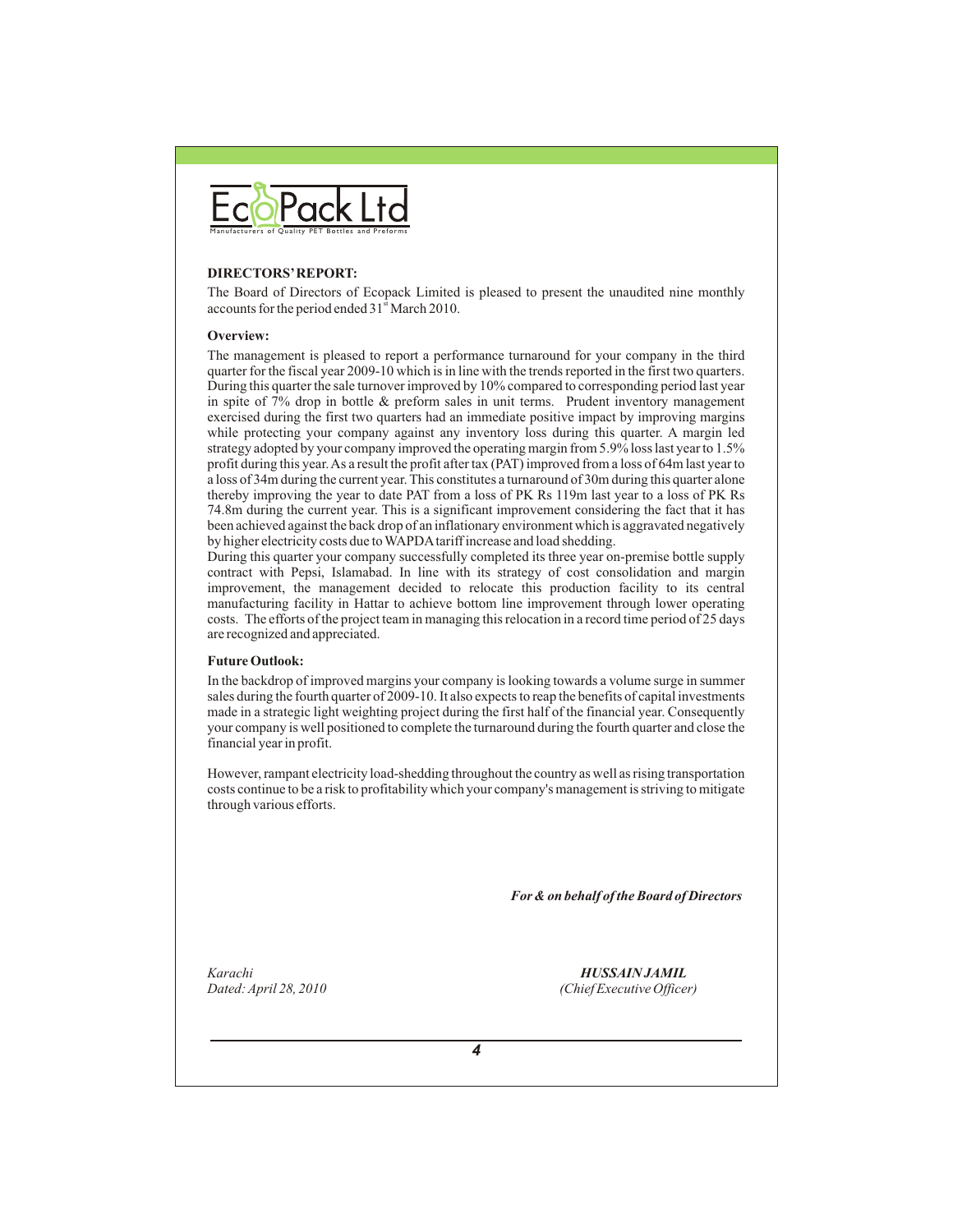| <b>CONDENSED INTERIM BALANCE SHEET</b><br><b>AS AT MARCH 31, 2010</b><br>NOTE                                                                                                                                                  | Un-Audited<br>March 31,<br>2010 (Rupees in '000)                            | <b>Audited</b><br><b>June 30,</b><br>2009                                   |
|--------------------------------------------------------------------------------------------------------------------------------------------------------------------------------------------------------------------------------|-----------------------------------------------------------------------------|-----------------------------------------------------------------------------|
| <b>ASSETS</b>                                                                                                                                                                                                                  |                                                                             |                                                                             |
| <b>NON-CURRENT ASSETS</b><br>Property, plant & equipment<br>5<br>Long term security deposits                                                                                                                                   | 1,241,633<br>10.724                                                         | 1,271,094<br>7,022                                                          |
| <b>CURRENT ASSETS</b><br>Stores, spares and loose tools<br>Stock in trade<br>Trade debts - unsecured considered good<br>Loans and advances<br>Short term prepayments & deposits<br>Other receivables<br>Cash and bank balances | 51,143<br>278,724<br>118,239<br>12,981<br>6,500<br>61,148<br>901<br>529,636 | 54,859<br>231,836<br>221,211<br>16,241<br>5,075<br>42,672<br>817<br>572,711 |
| <b>TOTAL ASSETS</b>                                                                                                                                                                                                            | 1,781,993                                                                   | 1,850,827                                                                   |
| <b>EQUITY AND LIABILITIES</b>                                                                                                                                                                                                  |                                                                             |                                                                             |
| SHARE CAPITAL AND RESERVES<br><b>Authorized Share Capital</b><br>50,000,000 (June 2009 : 50,000,000) Ordinary<br>shares of Rs. 10 each                                                                                         | 500,000                                                                     | 500,000                                                                     |
| Issued, subscribed and paid-up capital                                                                                                                                                                                         | 229,770                                                                     | 229,770                                                                     |
| Unappropriated Loss                                                                                                                                                                                                            | (110, 424)                                                                  | (49, 646)                                                                   |
|                                                                                                                                                                                                                                | 119,346                                                                     | 180,124                                                                     |
| <b>SURPLUS ON REVALUATION</b><br>OF PROPERTY, PLANT AND EQUIPMENT                                                                                                                                                              | 199,285                                                                     | 213,329                                                                     |
| <b>NON-CURRENT LIABILITIES</b><br>Long term Liabilities<br>Liabilities against assets subject to finance lease<br>Deferred liabilities                                                                                         | 331,121<br>38,202<br>146,490<br>515,813                                     | 412,999<br>25,206<br>151,106<br>589,311                                     |
| <b>CURRENT LIABILITIES</b><br>Trade and other payables<br>Accrued mark-up on loans<br>Short term borrowings<br>Current portion of long term liabilities<br>Taxation                                                            | 351,511<br>33,444<br>389,837<br>142,962<br>29,795                           | 376,442<br>32,592<br>333,956<br>100,315<br>24,758                           |
| <b>CONTINGENCIES AND COMMITMENTS</b><br>6<br><b>TOTAL EQUITY AND LIABILITIES</b>                                                                                                                                               | 947,549<br>1,781,993                                                        | 868,063<br>1,850,827                                                        |
| The annexed notes from 1 to 12 form an integral part of these condensed interim financial statements.                                                                                                                          |                                                                             |                                                                             |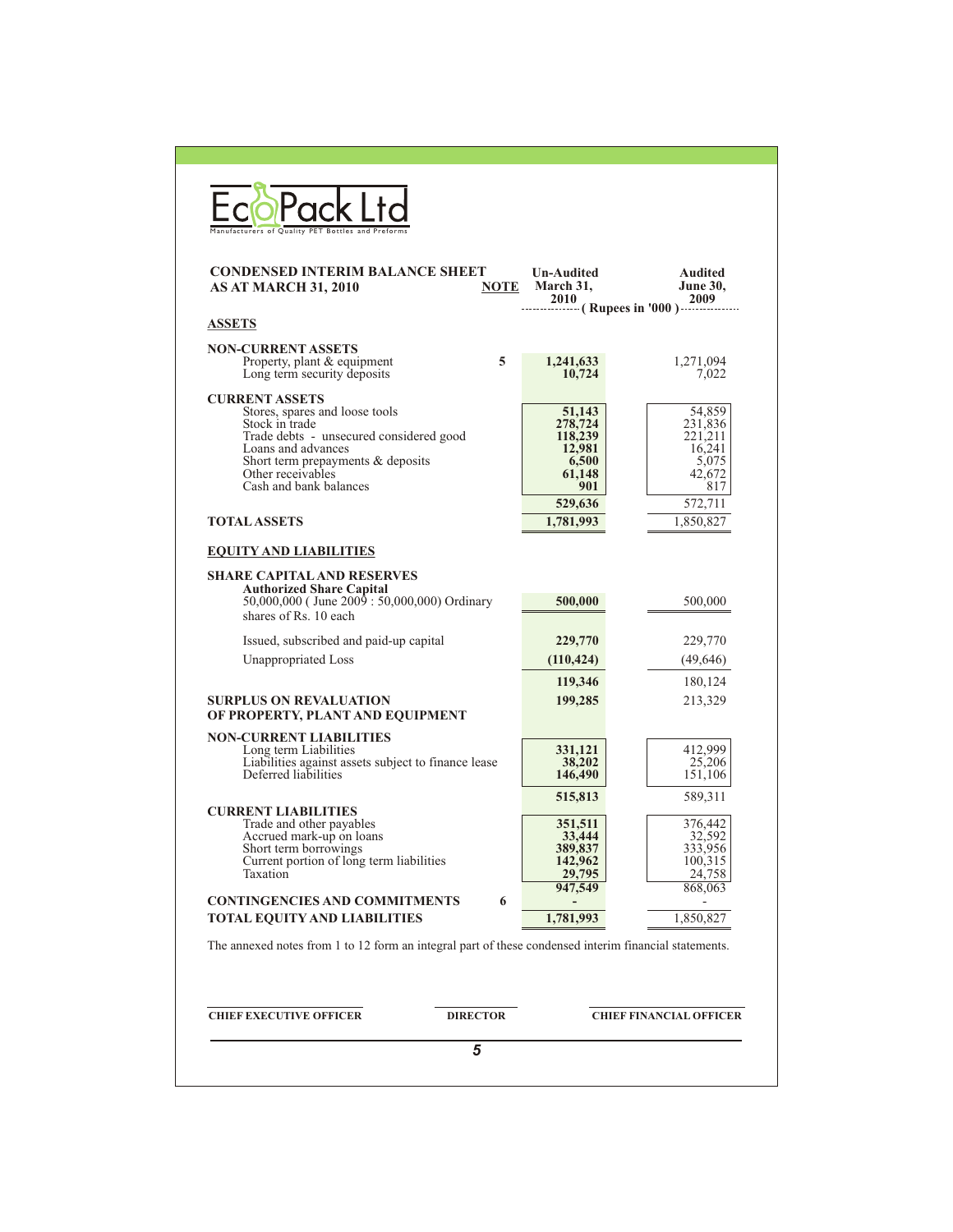

#### **CONDENSED INTERIM PROFIT AND LOSS ACCOUNT (UN-AUDITED) FOR THE QUARTER AND NINE MONTHS ENDED MARCH 31, 2010**

|                                                                                                       | <b>NOTE</b> | Jul-Mar<br>2010  | Jul-Mar<br>2009 | Jan-Mar<br>2010                | Jan-Mar<br>2009 |
|-------------------------------------------------------------------------------------------------------|-------------|------------------|-----------------|--------------------------------|-----------------|
|                                                                                                       |             |                  |                 | $-$ (Rupees in '000) $-$       |                 |
| Sales - Net                                                                                           | 7           | 1,024,101        | 1,089,463       | 278,492                        | 253,805         |
| Cost of sales                                                                                         | 8           | (923, 032)       | (994, 785)      | (256, 694)                     | (247, 214)      |
| <b>Gross Profit</b>                                                                                   |             | 101,069          | 94,678          | 21,798                         | 6,591           |
| <b>Operating expenses:</b>                                                                            |             |                  |                 |                                |                 |
| Administrative                                                                                        |             | (28, 323)        | (30, 539)       | (8,772)                        | (9, 731)        |
| Distribution cost                                                                                     |             | (34,741)         | (42, 495)       | (8,716)                        | (11, 849)       |
|                                                                                                       |             | (63,064)         | (73, 034)       | (17, 488)                      | (21, 580)       |
| <b>Operating Profit / (Loss)</b>                                                                      |             | 38,005           | 21,644          | 4,310                          | (14,989)        |
| Finance cost                                                                                          |             | (124, 210)       | (148, 621)      | (41,574)                       | (52, 213)       |
| Exchange (loss)/Gain<br>Other income                                                                  |             | (617)<br>9,475   | 232<br>3,570    | (33)<br>2,237                  | 268<br>1,427    |
|                                                                                                       |             | (115, 352)       | (144, 819)      | (39,370)                       | (50, 518)       |
| <b>Loss before taxation</b>                                                                           |             | (77, 347)        | (123, 175)      | (35,060)                       | (65, 507)       |
| Taxation - Current<br>- Deferred                                                                      |             | (5,038)<br>7,563 | 3,960           | (1, 397)<br>2,522              | 1,320           |
|                                                                                                       |             | 2,525            | 3,960           | 1,125                          | 1,320           |
| <b>Loss after taxation</b>                                                                            |             | (74, 822)        | (119,215)       | (33, 935)                      | (64, 187)       |
| Loss per share and diluted                                                                            |             | (3.26)           | (5.18)          | (1.48)                         | (2.79)          |
| The annexed notes from 1 to 12 form an integral part of these condensed interim financial statements. |             |                  |                 |                                |                 |
| <b>CHIEF EXECUTIVE OFFICER</b>                                                                        |             | <b>DIRECTOR</b>  |                 | <b>CHIEF FINANCIAL OFFICER</b> |                 |

*6*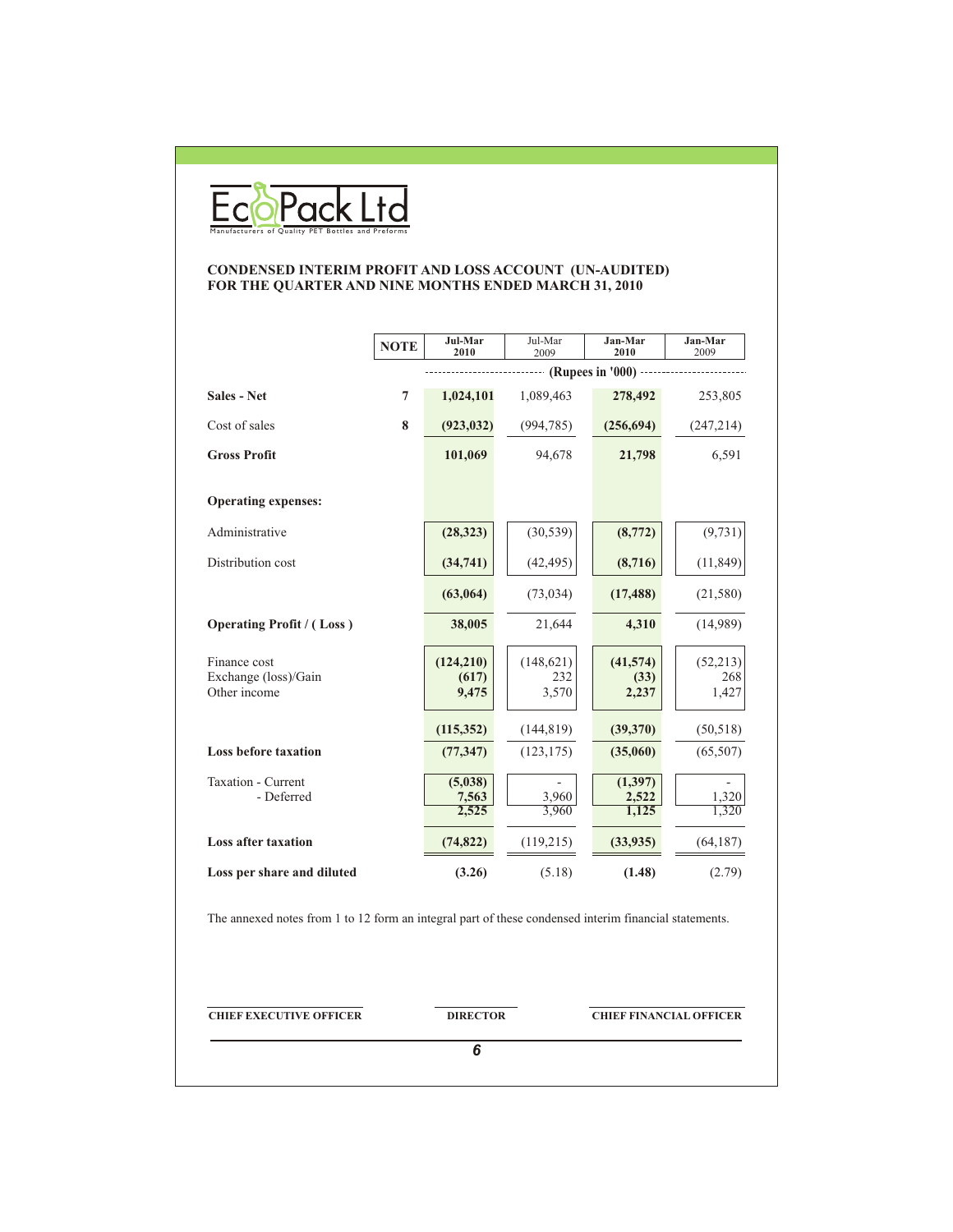

#### **CONDENSED INTERIM STATEMENT OF COMPREHENSIVE INCOME (UN-AUDITED) FOR THE QUARTER AND NINE MONTHS ENDED MARCH 31, 2010**

|                                                                                                           | Jul-Mar<br>2010         | Jul-Mar<br>2009 | Jan-Mar<br>2010 | Jan-Mar<br>2010 |
|-----------------------------------------------------------------------------------------------------------|-------------------------|-----------------|-----------------|-----------------|
|                                                                                                           | -- (Rupees in '000) --- |                 |                 |                 |
| Loss for the Period                                                                                       | (74, 822)               | (119,215)       | (33,935)        | (64, 187)       |
| Other comprehensive income<br>-Surplus on revaluation of<br>Property, plant and<br>Equipment - net of tax | 14,044                  | 7,354           | 4,681           | 2,451           |
| Total comprehensive income<br>For the Period transferred to equity                                        | (60, 778)               | (111, 861)      | (29, 254)       | (61, 736)       |
| The annexed notes from 1 to 12 form an integral part of these condensed interim financial statements      |                         |                 |                 |                 |

**CHIEF EXECUTIVE OFFICER DIRECTOR CHIEF FINANCIAL OFFICER** 

*7*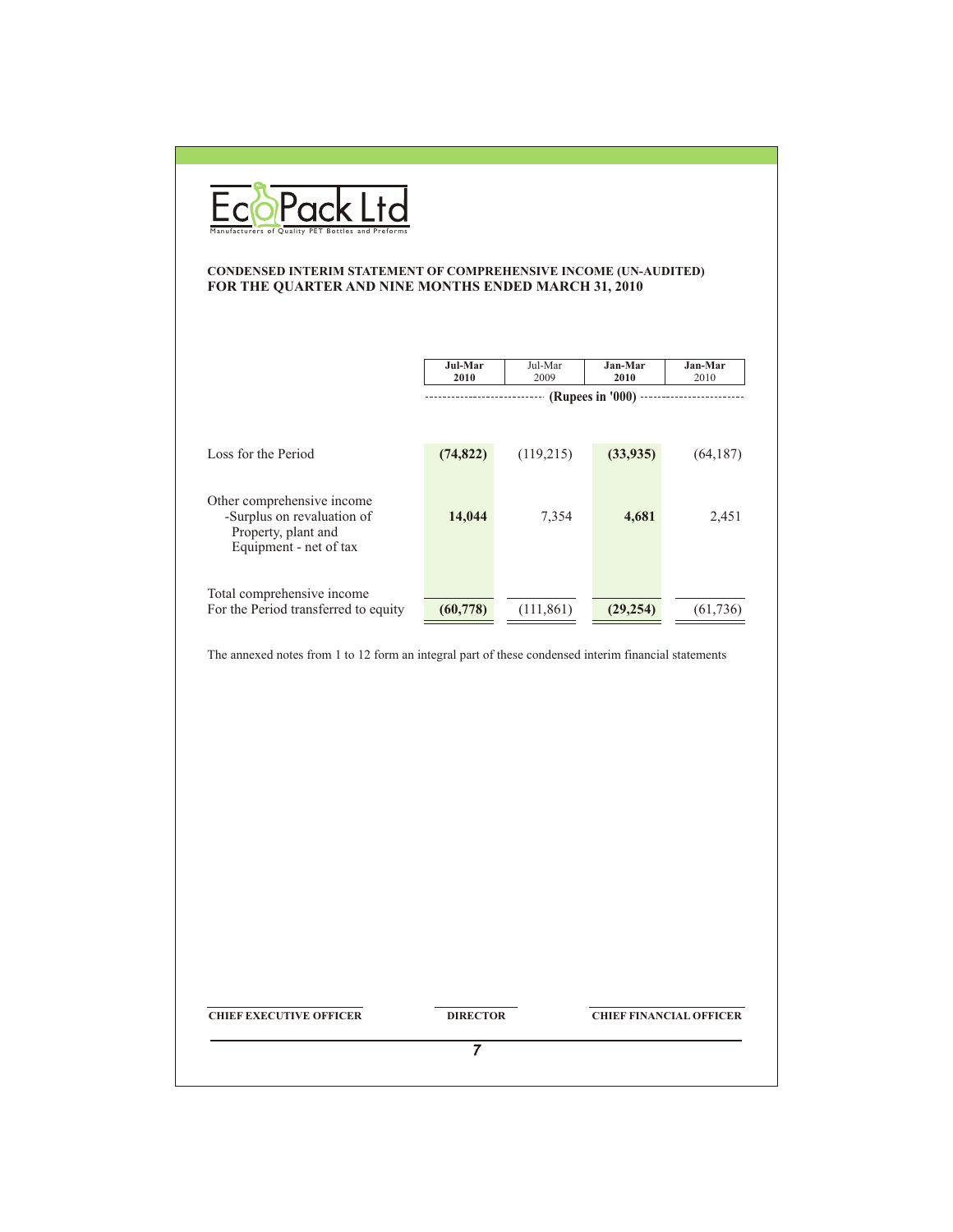| Manufacturers of Quality PET Bottles and Preforms                                                                                                                                                                                                                                                                     |             |                                                                            |                                                                               |
|-----------------------------------------------------------------------------------------------------------------------------------------------------------------------------------------------------------------------------------------------------------------------------------------------------------------------|-------------|----------------------------------------------------------------------------|-------------------------------------------------------------------------------|
| <b>CONDENSED INTERIM CASH FLOW STATEMENT (UN-AUDITED)</b><br>FOR THE NINE MONTHS ENDED MARCH 31, 2010                                                                                                                                                                                                                 |             | July-Mar<br>2010                                                           | July-Mar<br>2009                                                              |
| <b>CASH FLOWS FROM OPERATING ACTIVITIES</b>                                                                                                                                                                                                                                                                           | <b>NOTE</b> | (Rupees in '000)                                                           |                                                                               |
| Loss before taxation                                                                                                                                                                                                                                                                                                  |             | (77, 347)                                                                  | (123, 175)                                                                    |
| <b>Adjustments:</b><br>Depreciation<br>Gain on disposal of property, plant & equipment<br>Exchange (loss)/Gain<br>Provision for gratuity<br>Financial charges                                                                                                                                                         |             | 71,487<br>(267)<br>584<br>4,636<br>124,210                                 | 61,290<br>(103)<br>(232)<br>8,175<br>148,621                                  |
|                                                                                                                                                                                                                                                                                                                       |             | 200,650                                                                    | 217,751                                                                       |
| Cash flows before working capital changes                                                                                                                                                                                                                                                                             |             | 123,303                                                                    | 94,576                                                                        |
| (Increase) / Decrease in current assets :<br>Stores, spares and loose tools<br>Stock in trade<br>Trade debts<br>Loans & advances<br>Short term prepayments $&$ deposits<br>Other receivables                                                                                                                          |             | 3,716<br>(46, 888)<br>102,972<br>3,262<br>(1, 425)                         | (9,061)<br>(42, 812)<br>110,412<br>(91)<br>(3,257)                            |
|                                                                                                                                                                                                                                                                                                                       |             | (9,208)                                                                    | 7,399                                                                         |
| Net decrease / (increase) in current assets                                                                                                                                                                                                                                                                           |             | 52,428                                                                     | 62,590                                                                        |
| Increase / (Decrease) in current liabilities:<br>Trade and other payables                                                                                                                                                                                                                                             |             | (30,068)                                                                   | 39,417                                                                        |
| Finance cost paid<br>Gratuity paid<br>Taxes Paid                                                                                                                                                                                                                                                                      |             | (123, 941)<br>(1,690)<br>(9,267)<br>(134,898)                              | (129, 425)<br>(7,051)<br>(4,873)                                              |
| Net cash generated from operating activities                                                                                                                                                                                                                                                                          |             | 10,765                                                                     | (141, 349)<br>55,234                                                          |
|                                                                                                                                                                                                                                                                                                                       |             |                                                                            |                                                                               |
| <b>CASH FLOWS FROM INVESTING ACTIVITIES</b><br>Fixed capital expenditure<br>Capital work-in-progress<br>Proceeds from disposal of Vehicle<br>Long term security deposit                                                                                                                                               |             | (18,960)<br>576<br>(3,702)                                                 | (32, 141)<br>1,360<br>180                                                     |
| Net cash used in investing activities                                                                                                                                                                                                                                                                                 |             | (22,086)                                                                   | (30,601)                                                                      |
| <b>CASH FLOWS FROM FINANCING ACTIVITIES</b><br>Repayment of long term finance<br>Re payment of finance lease<br>Net cash used in financing activities<br>Net decreased in cash and cash equivalents<br>Cash and cash equivalents at the beginning of the period<br>Cash and cash equivalents at the end of the period | 9           | (36, 238)<br>(8,238)<br>(44, 476)<br>(55, 797)<br>(333, 139)<br>(388, 936) | (205, 500)<br>(8,861)<br>(214, 361)<br>(189, 728)<br>(163, 548)<br>(353, 276) |
| The annexed notes from 1 to 12 form an integral part of these condensed interim financial statements.                                                                                                                                                                                                                 |             |                                                                            |                                                                               |
| <b>CHIEF EXECUTIVE OFFICER</b><br><b>DIRECTOR</b>                                                                                                                                                                                                                                                                     |             |                                                                            | <b>CHIEF FINANCIAL OFFICER</b>                                                |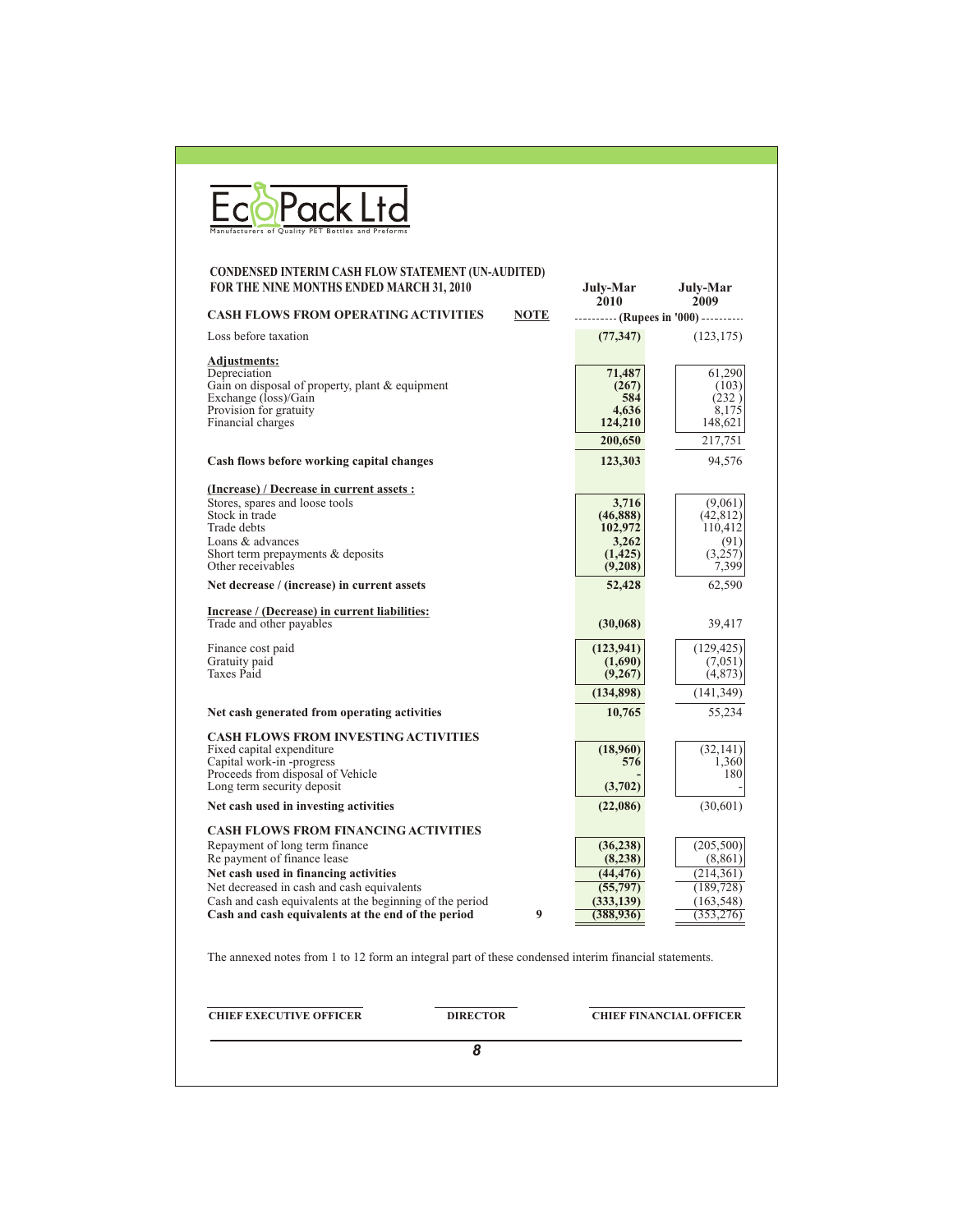

#### **CONDENSED INTERIM STATEMENT OF CHANGES IN EQUITY ( UN-AUDITED) FOR THE QUARTER AND NINE MONTHS ENDED MARCH 31, 2010**

|                                                                                                       | <b>SHARE</b><br><b>CAPITAL</b> | <b>UNAPPROPRIATED</b><br>PROFIT/(LOSS) | <b>TOTAL</b> |
|-------------------------------------------------------------------------------------------------------|--------------------------------|----------------------------------------|--------------|
|                                                                                                       |                                | (Rupees in '000)                       |              |
| Balance as at July 01, 2008                                                                           | 229,770                        | 25,820                                 | 255,590      |
| Total comprehensive income for the<br>nine months ended March 31, 2009                                |                                | (111, 861)                             | (111, 861)   |
| Balance as at March 31, 2009                                                                          | 229,770                        | (86, 041)                              | 143,729      |
| Balance as at April 01, 2009                                                                          | 229,770                        | (86,041)                               | 143,729      |
| Total comprehensive income for the<br>quarter ended June 30, 2009                                     |                                | 36,395                                 | 36,395       |
| Balance as at June 30, 2009                                                                           | 229,770                        | (49, 646)                              | 180,124      |
| Balance as at July 01, 2009                                                                           | 229,770                        | (49,646)                               | 180,124      |
| Total comprehensive income for the<br>nine months ended March 31, 2010                                |                                | (60, 778)                              | (60, 778)    |
| Balance as at March 31, 2010                                                                          | 229,770                        | (110, 424)                             | 119,346      |
| The annexed notes from 1 to 12 form an integral part of these condensed interim financial statements. |                                |                                        |              |
| <b>CHIEF EXECUTIVE OFFICER</b>                                                                        | <b>DIRECTOR</b>                | <b>CHIEF FINANCIAL OFFICER</b>         |              |
|                                                                                                       | 9                              |                                        |              |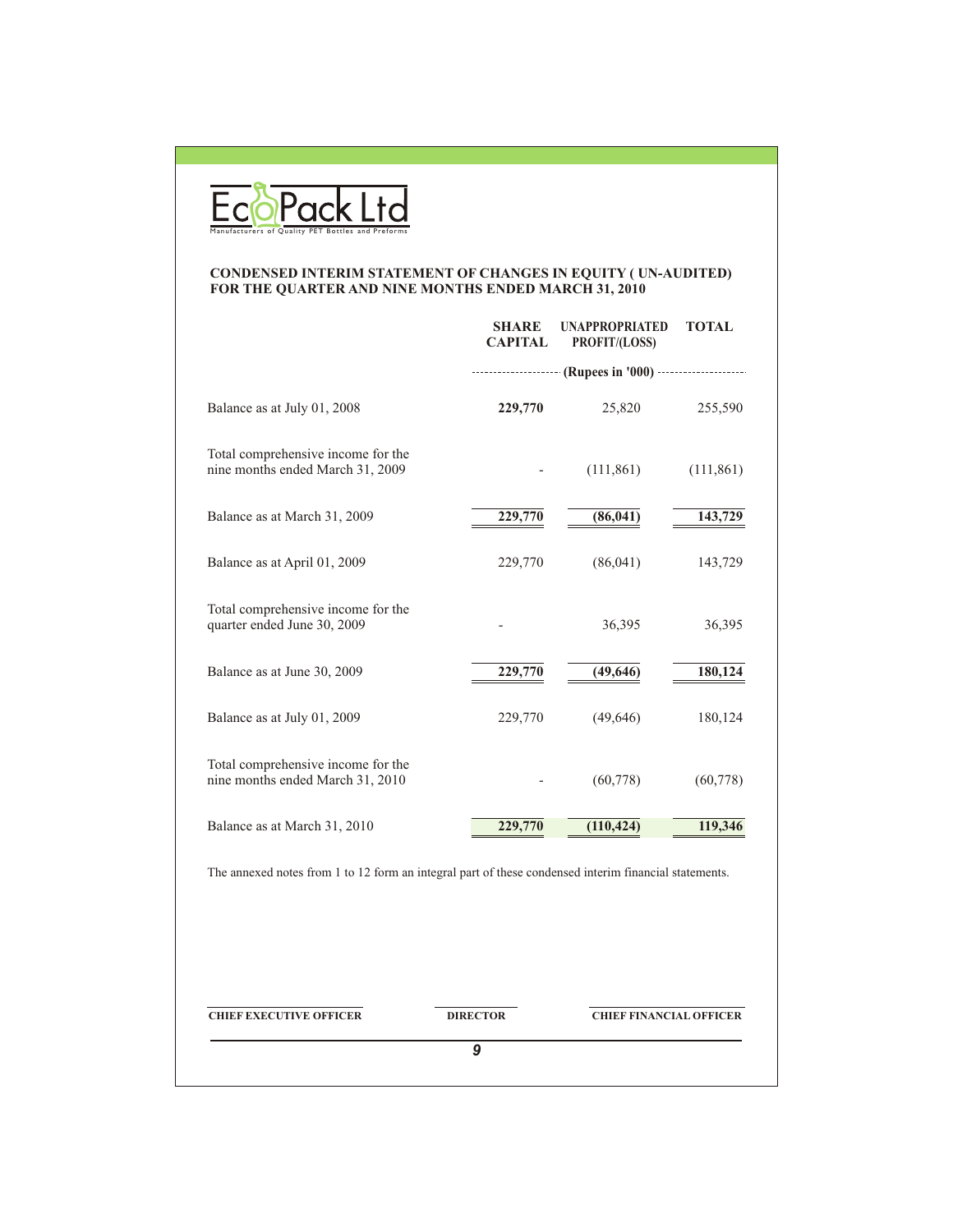

#### **NOTES TO THE CONDENSED INTERIM FINANCIAL INFORMATION FOR THE QUARTER AND NINE MONTHS ENDED MARCH 31, 2010 (UN-AUDITED)**

#### **1 STATUS AND NATURE OF BUSINESS**

The company was incorporated on 25 August 1991 as a private limited company under the Companies Ordinance, 1984. It was converted as a public limited company on April 29, 1992 and subsequently in March 1994 was listed at Karachi Stock Exchange. The principal activity of the company is to manufacture and sell of Poly Ethylene Terepthalat (PET) bottles and preforms for beverage and other liquid packaging industry.

#### **2 BASIS OF PREPARATION**

The interim financial information are un-audited and are being submitted to the shareholders as required under Section 245 of the Companies Ordinance, 1984 and the Listing Regulations of the Karachi Stock Exchange. The interim financial information have been prepared in accordance with the requirements of the International Accounting Standard - 34 "Interim Financial Reporting" as applicable in Pakistan. The interim financial information do not include all the information and disclosures required in the annual financial statements, and should be read in conjunction with the Company's annual financial statements for the year ended June 30, 2009.

The comparative balance sheet presented in these interim financial information has been extracted from the audited financial statements of the Company for the year ended June 30, 2009, whereas the comparative profit and loss account, statement of changes in equity, statement of comprehensive income and cash flow statement are extracted from the unaudited interim financial information for the nine months period March 31, 2009.

#### **3 SIGNIFICANTACCOUNTINGPOLICIES**

The accounting policies adopted by the Company in the preparation of these interim financial information are the same as those applied in preparation of the published financial statements of the Company for the year ended June 30, 2009.

#### **4. ESTIMATES AND JUDGMENTS**

The preparation of the condensed interim financial information is in conformity with approved accounting standards require management to make estimates, assumptions and use judgments that affect the application of policies and reported amounts of assets and liabilities, income and expenses. Estimates, assumptions and judgments are continually evaluated and are based on historical experience and other factors, including reasonable expectations of future events. Revisions to accounting estimates are recognized prospectively commencing from the period of revision.

In preparing the condensed interim financial information, the significant judgments made by management in applying the Company's accounting policies and the key sources of estimation uncertainty were the same as those that applied to the published annual financial statements of the Company as at and for the year ended June 30, 2009.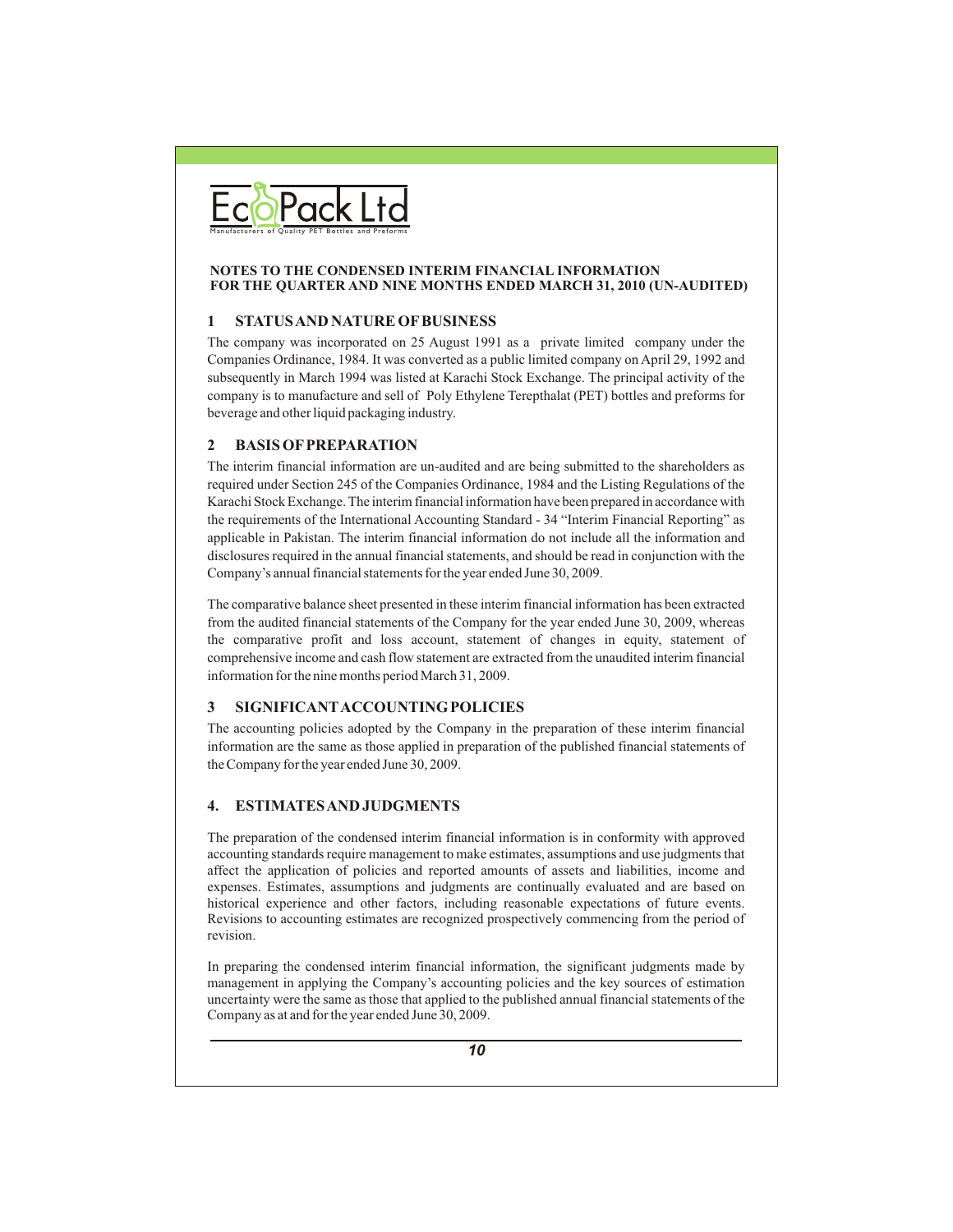| March 31<br>2010          | <b>June 30,</b><br>2009 |
|---------------------------|-------------------------|
| (Rupees in '000) -------- |                         |
| 2,145                     | 1,685                   |
| 488<br>27,377             | 381<br>6,198            |
| 4,094<br>1,197            | 3,569<br>3,323          |
| 4,591<br>59               | 15,936<br>1,573         |
| 42,971                    | 15,726<br>48,391        |
|                           | 3,020                   |

## **6 CONTINGENCIES AND COMMITMENTS**

#### **Contingencies**

Contingencies remain same as at March 31,2010 as disclosed in the audited financial statements for the year ended June 30,2009.

|                     |                        |                 | March 31<br>2010 | <b>June 30,</b><br>2009                                                                                           |
|---------------------|------------------------|-----------------|------------------|-------------------------------------------------------------------------------------------------------------------|
|                     |                        |                 |                  |                                                                                                                   |
| Letters of credit   |                        |                 | 1,820            | 29,042                                                                                                            |
| <b>NET SALES</b>    |                        |                 |                  |                                                                                                                   |
|                     | <b>Jul-Mar</b><br>2010 | Jul-Mar<br>2009 | Jan-Mar<br>2010  | Jan-Mar<br>2009                                                                                                   |
|                     |                        |                 |                  |                                                                                                                   |
| <b>Sales</b>        | 1,195,527              | 1,277,505       | 322,110          | 296,224                                                                                                           |
| Less:               |                        |                 |                  |                                                                                                                   |
| Sale Discount       |                        | (270)           |                  | (59)                                                                                                              |
| Sales tax           | (153, 176)             | (172, 585)      | (40, 321)        | (38, 646)                                                                                                         |
| Special Excise Duty | (9,574)                | (10, 786)       | (2,521)          | (2, 415)                                                                                                          |
| Sales Commission    | (2,910)                | (3,688)         | (776)            | (960)                                                                                                             |
| Sales Return        | (5,766)                | (713)           |                  | (339)                                                                                                             |
|                     | (171, 426)             | (188, 042)      | (43, 619)        | (42, 419)                                                                                                         |
|                     | 1,024,101              | 1,089,463       | 278,492          | 253,805                                                                                                           |
|                     | <b>Commitments</b>     |                 |                  | --------(Rupees in '000) --------<br>For the Nine Months ended<br>For the Quarter ended<br>- (Rupees in '000) --- |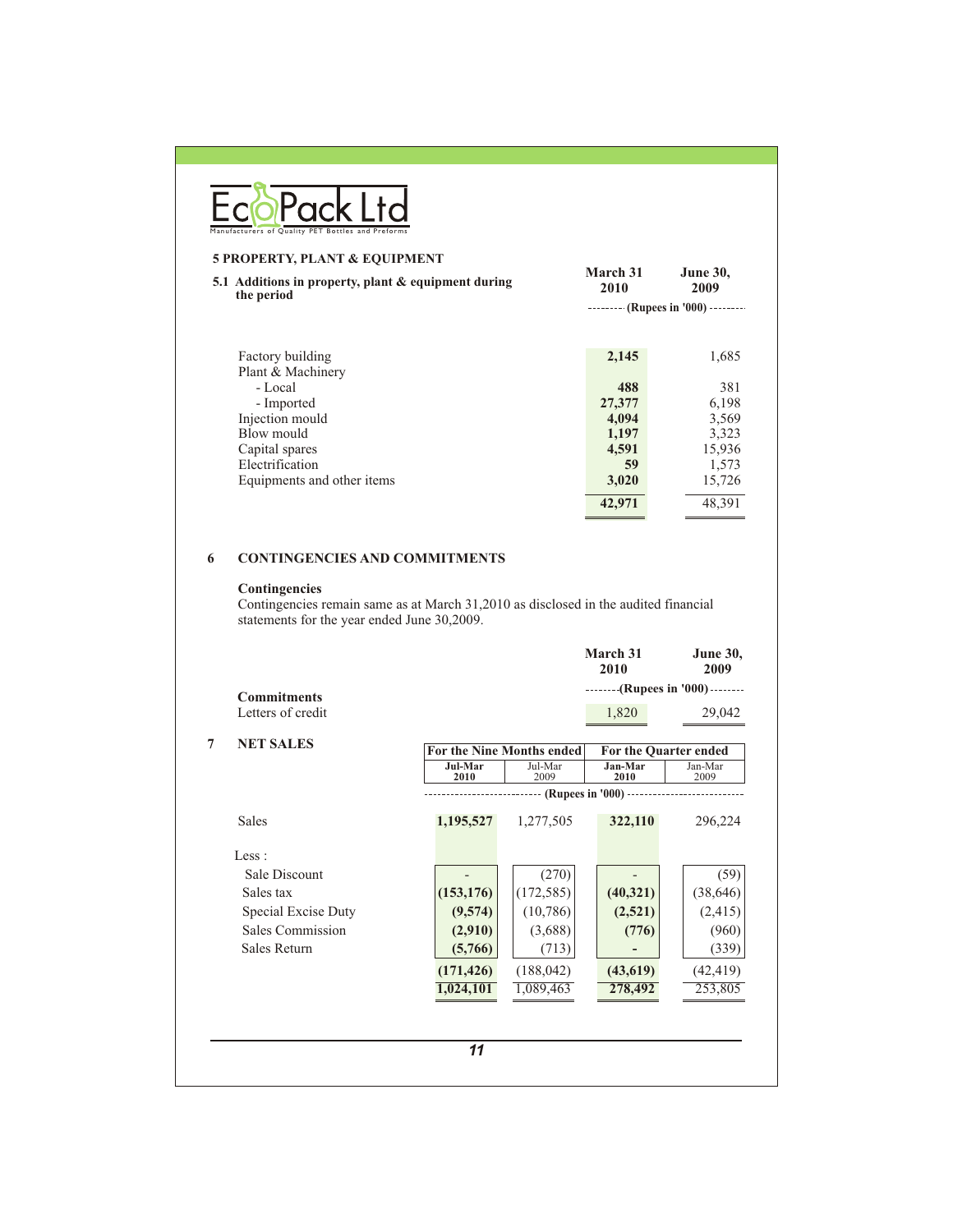| Manufacturers of Quality PET Bottles and Preforms |  |  |  |
|---------------------------------------------------|--|--|--|

| 8<br><b>COST OF SALES</b>              | For the Nine Months ended |                 | For the Quarter ended |                                    |
|----------------------------------------|---------------------------|-----------------|-----------------------|------------------------------------|
|                                        | Jul-Mar<br>2010           | Jul-Mar<br>2009 | Jan-Mar<br>2010       | Jan-Mar<br>2009                    |
|                                        |                           |                 | (Rupees in $'000$ )   |                                    |
| Raw material consumed                  | 727,352                   | 758,251         | 174,404               | 106,209                            |
| Packing material consumed              | 42,131                    | 43,630          | 14,258                | 12,133                             |
| Salaries, wages & other benefits       | 60,651                    | 62,708          | 19,298                | 19,794                             |
| Traveling & conveyance                 | 2,127                     | 1,056           | 489                   | 340                                |
| Professional charges                   | 108                       | 476             | 80                    | 246                                |
|                                        | 5,992                     |                 |                       | 2,410                              |
| Vehicle repair & maintenance           |                           | 6,857           | 1,673                 |                                    |
| Rent, rate & taxes                     | 15,887                    | 19,618          | 5,645                 | 7,060                              |
| Repair & maintenance                   | 5,752                     | 2,893           | 1,470                 | 1,057                              |
| <b>Communication Charges</b>           | 1,346                     | 828             | 497                   | 275                                |
| Printing, postage & stationery         | 803                       | 1,010           | 314                   | 349                                |
| Entertainment                          | 1,461                     | 1,329           | 323                   | 216                                |
| Advertisement                          | $\overline{\mathbf{4}}$   | 10              | 1                     | 3                                  |
| Insurance                              | 4,414                     | 2,000           | 1,837                 | 664                                |
| Electricity, gas & water               | 61,294                    | 54,694          | 20,372                | 15,601                             |
| Freight, octroi & toll tax             | 2,471                     | 5,273           | 1,401                 | 1,445                              |
| Depreciation                           | 68,083                    | 58,242          | 22,306                | 19,896                             |
| Transportation                         | 4,129                     | 3,502           | 1,405                 | 1,120                              |
| Consumable store                       | 27,680                    | 16,910          | 9,384                 | 4,569                              |
| Lab tests                              | 428                       | 459             | 55                    | 54                                 |
| Courses & seminars fee                 | 432                       | 496             | 432                   | 441                                |
|                                        | 1,032,545                 | 1,040,242       | 275,644               | 193,882                            |
|                                        |                           |                 |                       |                                    |
| Work in process                        |                           |                 |                       |                                    |
| Opening                                | 71,132                    | 87,180          | 186,428               | 221,672                            |
| Closing                                | (112, 261)                | (100, 879)      | (112, 261)            | (100, 879)                         |
|                                        | (41, 129)                 | (13,699)        | 74,167                | 120,793                            |
| <b>COST OF GOODS MANUFACTURED</b>      | 991,416                   | 1,026,543       | 349,811               | 314,475                            |
| <b>Finished goods</b>                  |                           |                 |                       |                                    |
| Opening                                | 63,714                    | 145,017         | 38,981                | 109,314                            |
| Closing                                | (132,098)                 | (176, 775)      | (132,098)             | (176, 775)                         |
|                                        | (68, 384)                 | (31,758)        | (93, 117)             | (67, 461)                          |
| <b>COST OF SALES</b>                   |                           |                 |                       |                                    |
|                                        | 923,032                   | 994,785         | 256,694               | 247,214                            |
| 9<br><b>CASH &amp; CASH EQUIVALENT</b> |                           |                 | March 31<br>2010      | March 31,<br>2009                  |
|                                        |                           |                 |                       | -------- (Rupees in '000) -------- |
| Cash and bank balances                 |                           |                 | 901                   | 2,591                              |
| Short term borrowings                  |                           |                 | (389, 837)            | (355, 867)                         |
|                                        |                           |                 | (388,936)             | (353,276)                          |
|                                        |                           |                 |                       |                                    |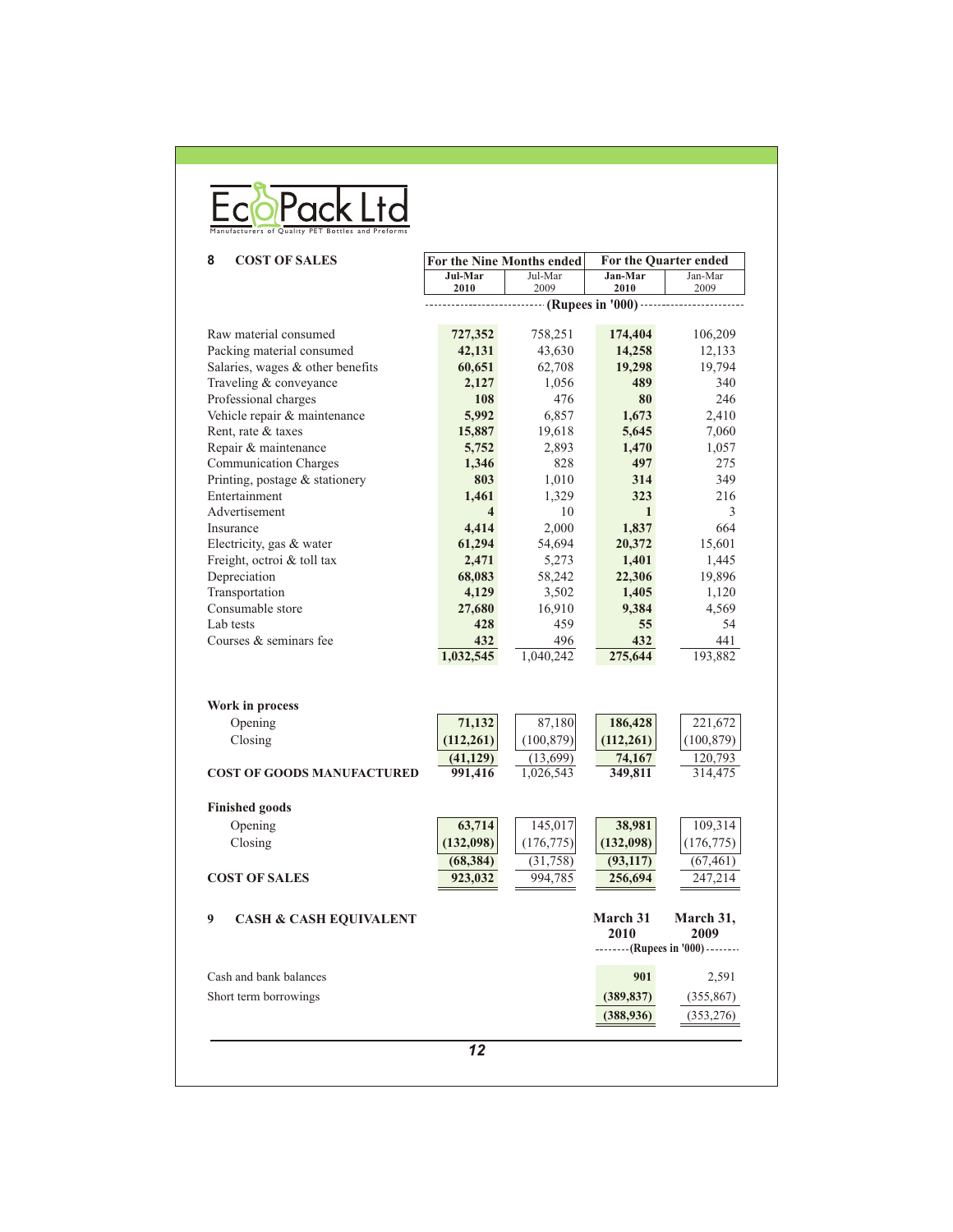